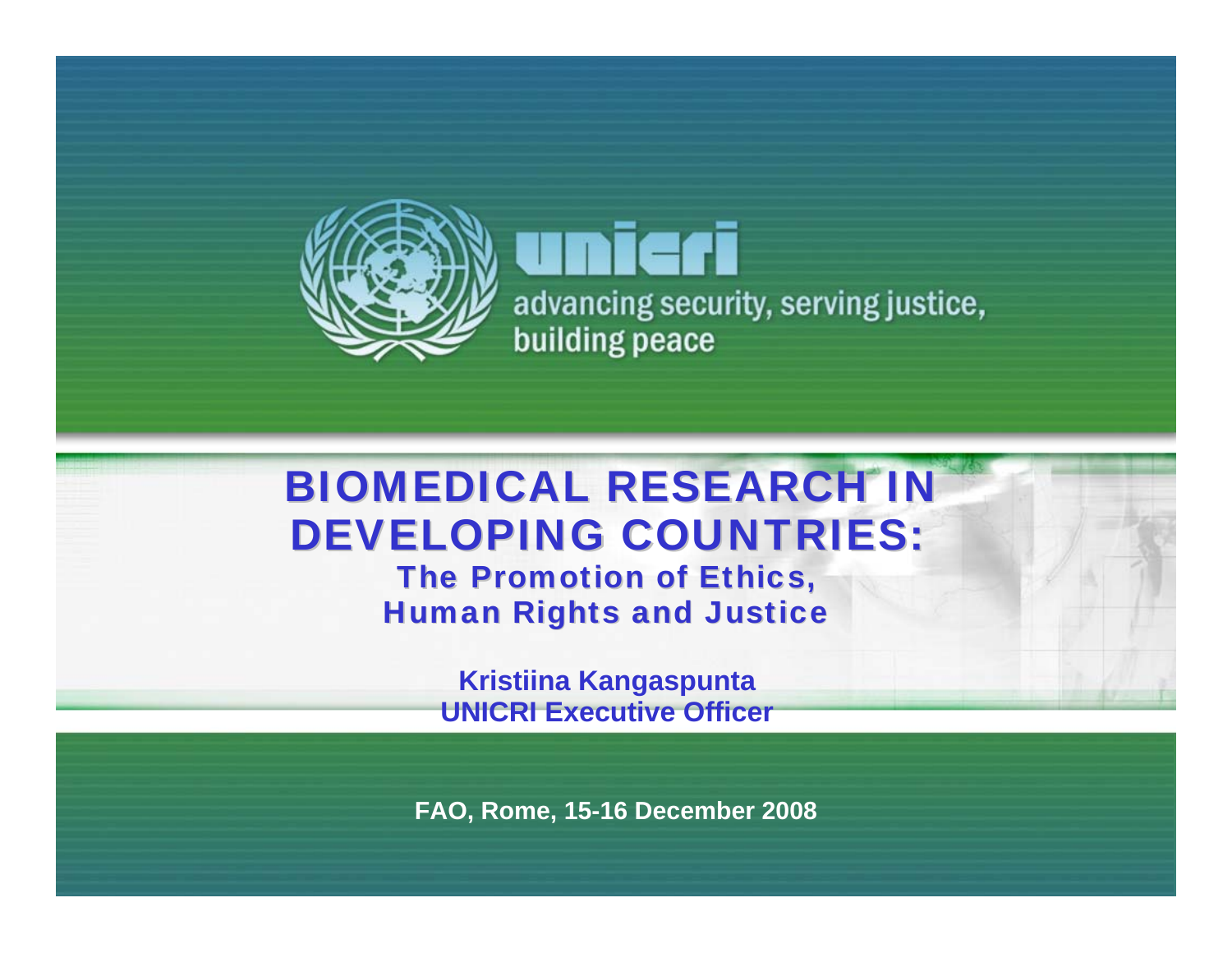

#### **1. IMPLEMENTATION OF THE NORMATIVE FRAMEWORK AT THE NATIONAL LEVEL**

**(International and Regional Guidance and Regulations): To reach:**

- •**National Legislation**
- •**Judicial system to enforce legislation**
- • **Efficient Evaluation (National Research Ethics Committees)**
- **Sufficient Regulation (Inspectorates and Regulatory Agencies)**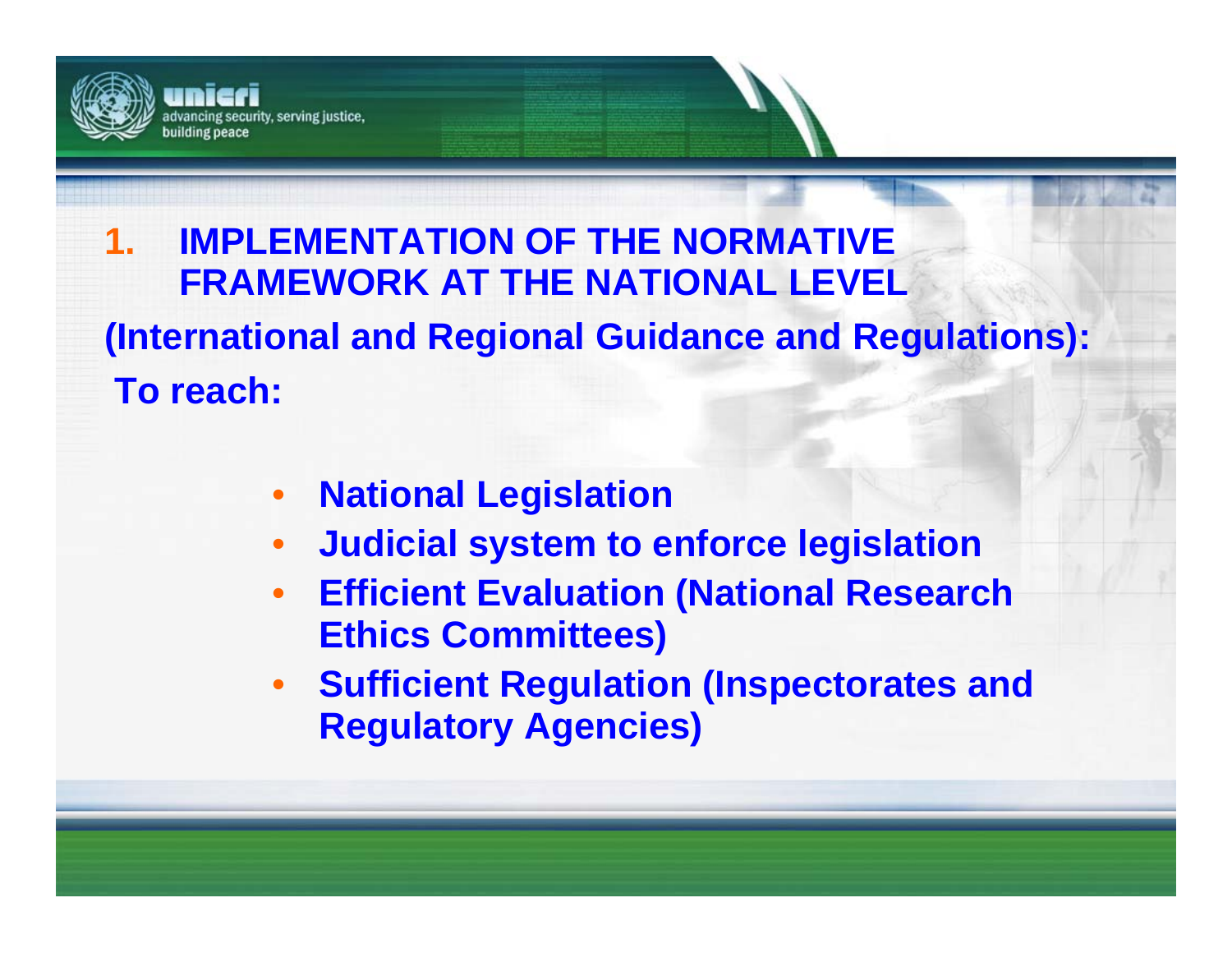#### irity, serving justice, uilding peace

# **2. SECURING PROTECTION**

## **Based** on

- **legislation**
- **independence of application**
- **the respect of the Rule of Law**
- **the promotion of rights of participants**
- **ensuring the benefit to participants**
- **avoidance of ethical imperialism**
- **safeguarding the wellbeing of individuals, the communities and societies at the macro level**

## **BASED ON REDUCING THE GAP BETWEEN HEALTH AND DEVELOPMENT**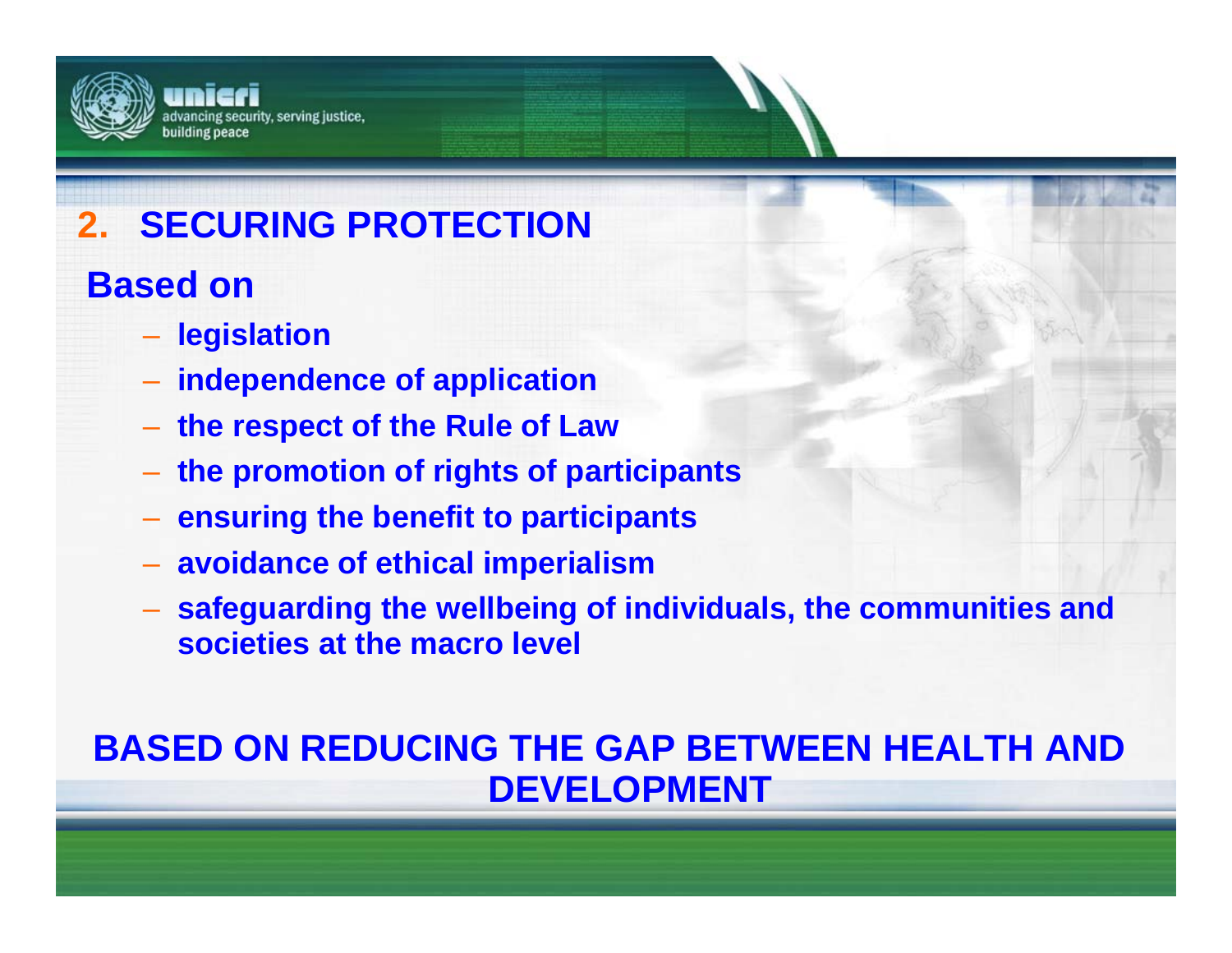

## **3**. **INCREASING KNOWLEDGE, TRANSPARENCY AND AWARENESS**

- • **Research**
	- **leading to action addressing the needs of countries where it is conducted**
	- **leading to sustainable plans to secure benefits in developing countries**
- •**Transparency in reporting**

rity, serving justice,

- **increases the knowledge base**
- **increases the trust among the general public and policy makers**
- • **Awareness**
	- **rights, risks and benefits**
	- **among all stakeholders**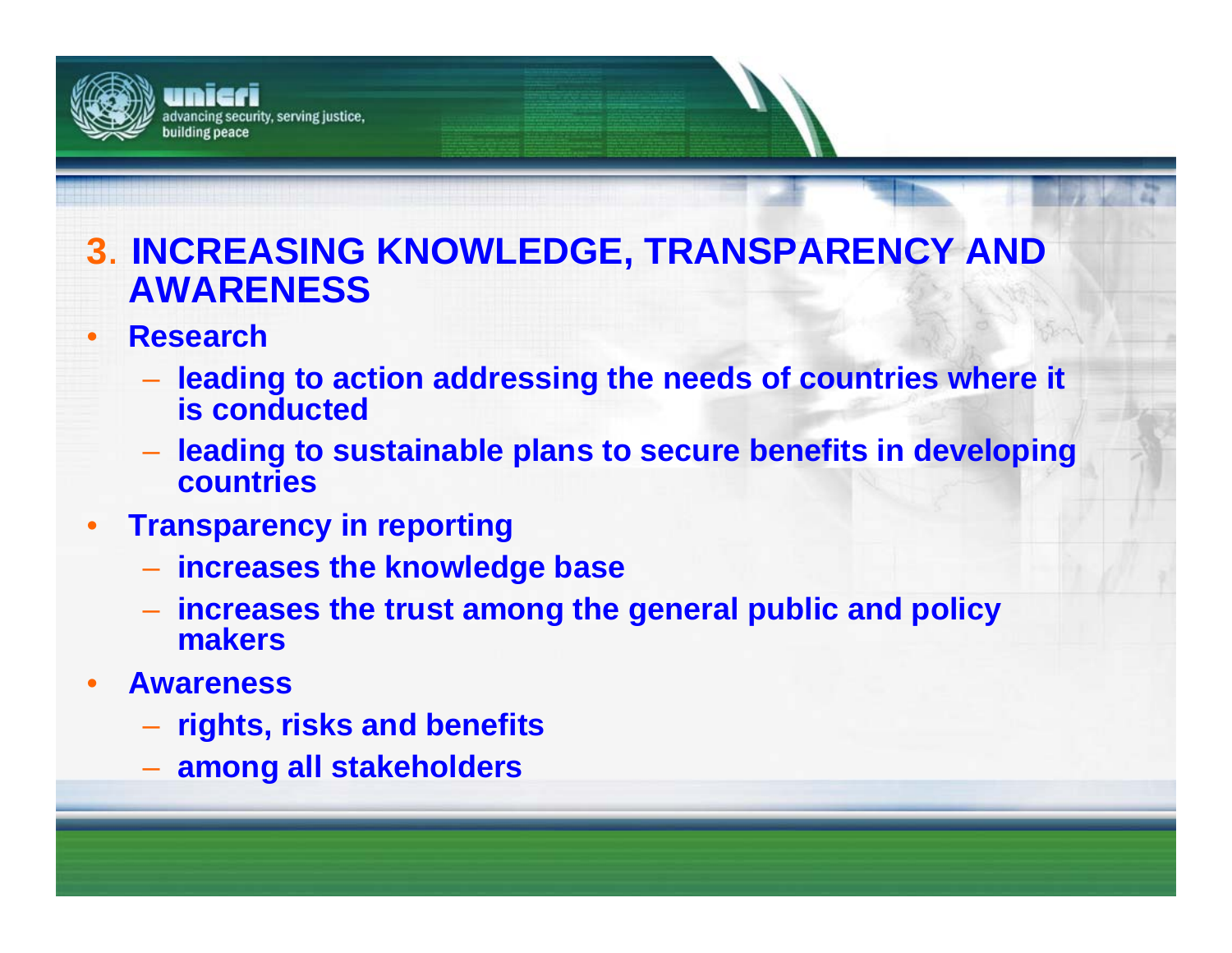

# **4. INCREASING CAPACITY BUILDING**

- •**Training**
- •**Adequate and sustainable resources**
- •**Adequate infrastructure to carry out functions**
- •**Dedicated personnel**
- $\bullet$  **Leading to a well functioning system of research ethics bodies supported by Law**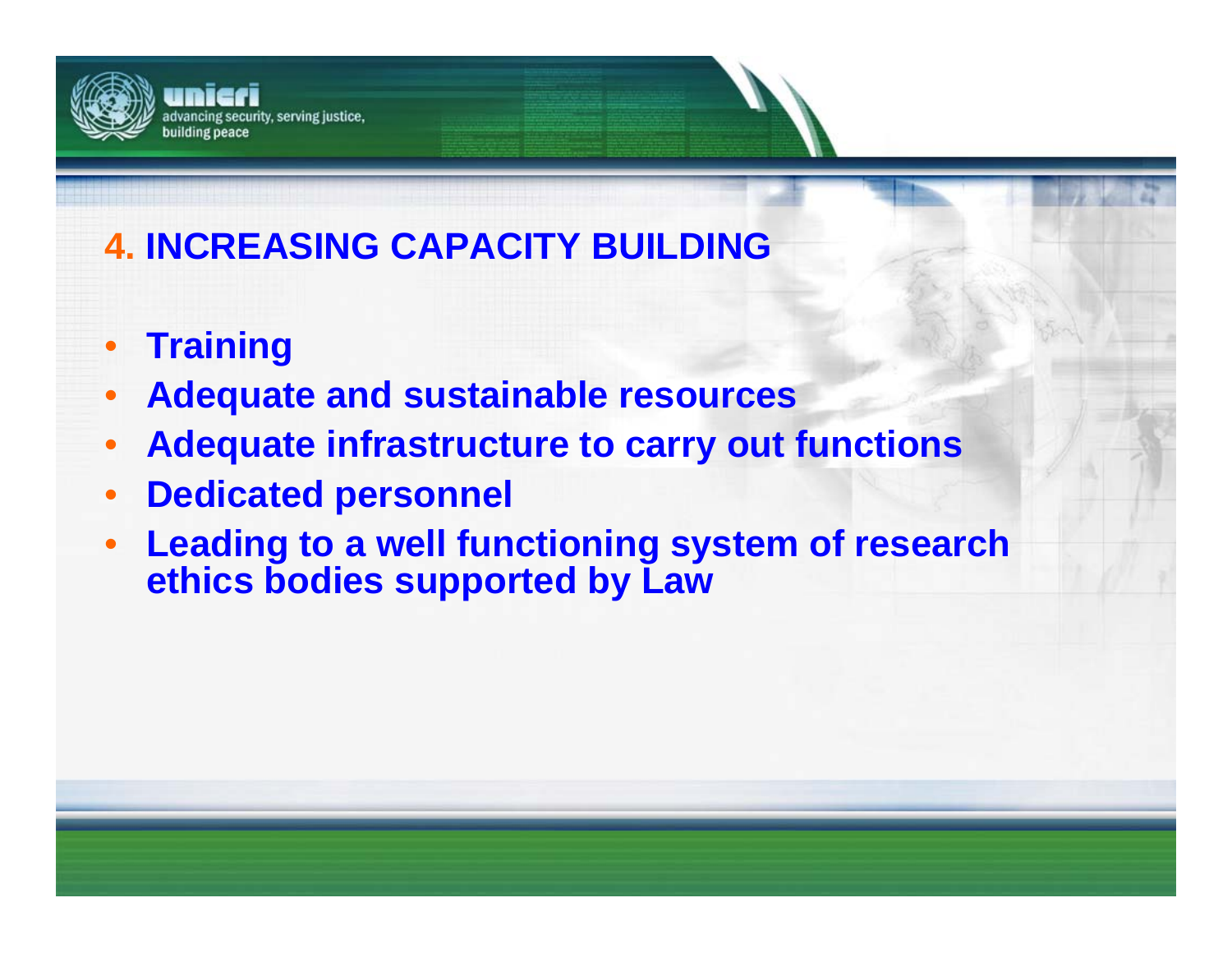

## **5. INCREASING COORDINATION OF RESPONSES**

- $\bullet$ **National coordination**
- •**International coordination**
- ¾ **Contributing to the knowledge and expertise at both levels**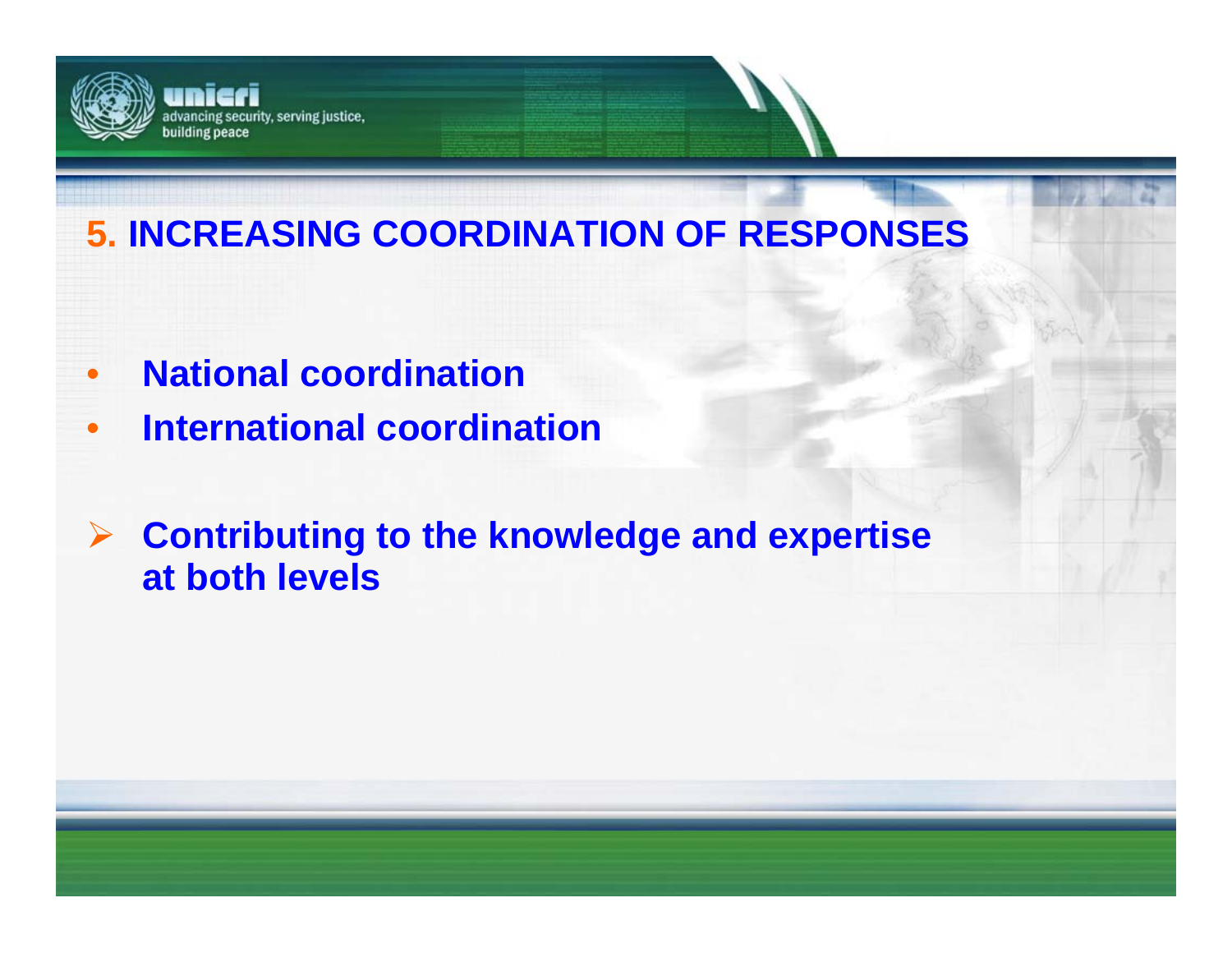

#### **THE WAY FORWARD:**

- •**Publication of results of the round table**
- $\bullet$ **Creation of a discussion panel**
- • **Coordinating activities among partners towards increasing joint efforts**
- • **Identification of resources for:**
	- **Training of research ethics committees**
	- **Training of judiciary and policy makers**
- • **Identification of priority actions towards the establishment of an international instrument or a global forum to:** 
	- **Address the inequities in research priorities**
	- **Assist in the development of policies that meet the needs of developing countries**
	- **Monitor on-going research to safeguard participants and communities from exploitation**